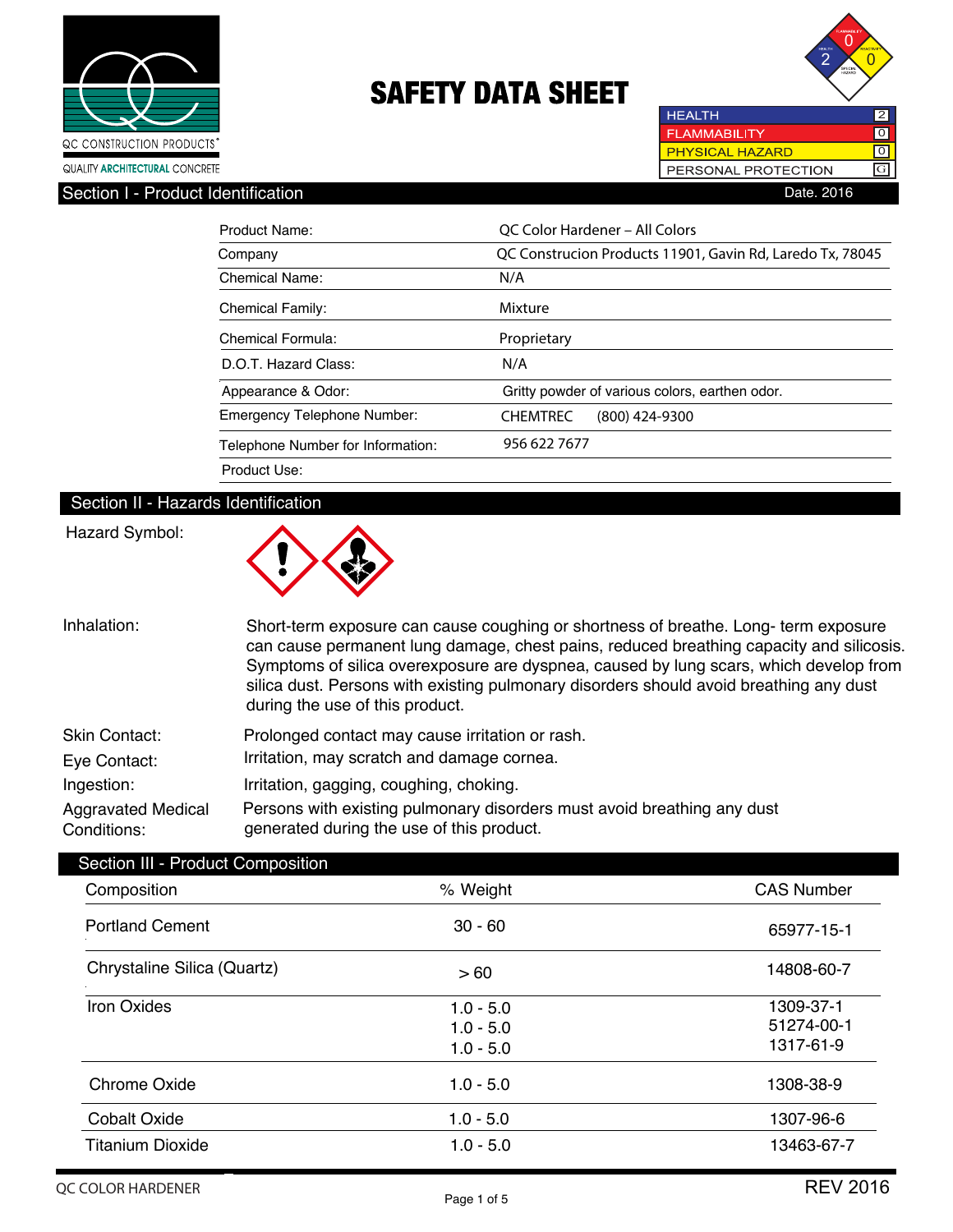### Section IV - First Aid Measures

- Inhalation: Remove from area; administer artificial respiration by qualified person if breathing has stopped. Give immediate medical attention.
- Skin Contact: Wash with soap and water as normal. If irritation develops, seek medical attention.
- Eye Contact: Flush with large doses of water for 15-20 minutes. Seek immediate medical attention.

Ingestion: Do not induce vomiting; seek medical attention immediately.

### Section V - Fire Fighting Measure

| Flash Point:                           | N/A  |
|----------------------------------------|------|
| Flammable Limits:                      | N/A  |
| Firefighting Media:                    | N/A  |
| <b>Special Firefighting Procedure:</b> | N/A  |
| Unusual Fire Hazards:                  | None |

### Section VI - Accidental Release Measures

Use appropriate protective equipment. Avoid contact with material. Dampen material with water to control dusting. Scoop up and transfer to appropriate container for disposal. Flush spill area with water.

### Section VII - Handling and Storage

Prevent inhalation of dust and contact with skin and eyes. Clean hands thoroughly after handling. Precautions also apply to emptied containers. Personal protective equipment must be worn during maintenance or repair of contaminated mixer, reactor, or other equipment. Store in sealed containers in a cool, dry, ventilated warehouse location.

### Section VIII - Exposure Controls / Personal Protection

Personal Protection Equipment**SAFETY FIRST** Respirator: NIOSH-approved dust respirator for 5 x PEL or less. (Reference FED/OSHA 29CFR 1910.134) Ventilation: Use local exhaust to meet published exposure limits. Special: N/A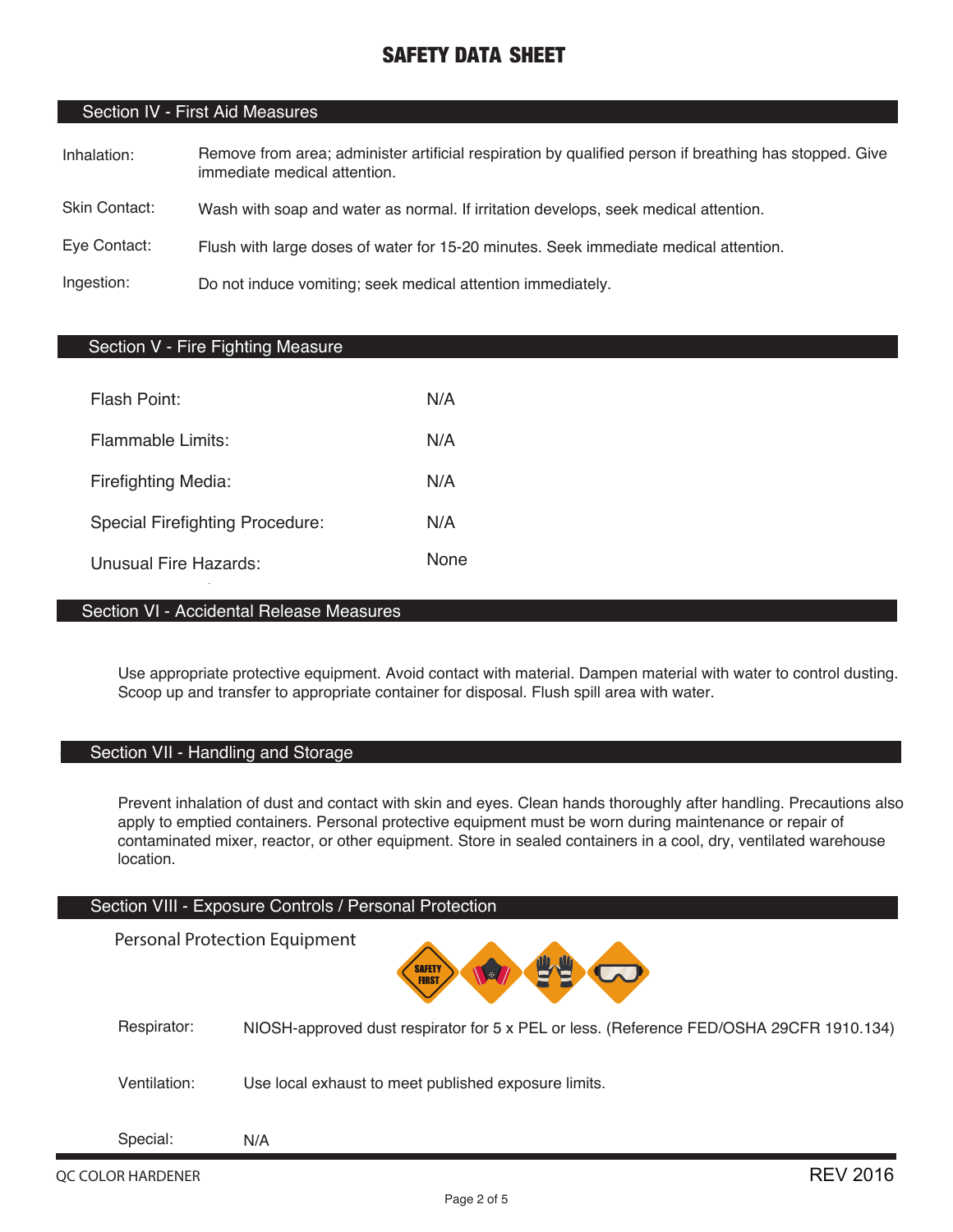### Section VIII - Exposure Controls / Personal Protection

| <b>Protective Gloves:</b><br>Eye Protection:                                                                                                                                | Wear appropriate protective gloves.<br>If working in confined area where dust is heavy, it is advised to wear safety<br>goggles or glasses with side shields to reduce exposure.                                                  |                                                                                                                                   |                                                  |                                                    |
|-----------------------------------------------------------------------------------------------------------------------------------------------------------------------------|-----------------------------------------------------------------------------------------------------------------------------------------------------------------------------------------------------------------------------------|-----------------------------------------------------------------------------------------------------------------------------------|--------------------------------------------------|----------------------------------------------------|
| Other Protective Clothing Required:                                                                                                                                         | Optional - coveralls to reduce skin contact and keep personal clothing free of dust.                                                                                                                                              |                                                                                                                                   |                                                  |                                                    |
| <b>Chemical Name:</b>                                                                                                                                                       | <b>CAS Number:</b>                                                                                                                                                                                                                | Regulatión:                                                                                                                       | Limit:                                           | Form:                                              |
| <b>IRON OXIDES</b>                                                                                                                                                          | 1309-37-1<br>51274-00-1<br>1317-61-9                                                                                                                                                                                              | <b>ACGIH TWA:</b><br><b>OSHA PEL:</b><br><b>OSHA TWA:</b><br><b>OSHA TWA:</b>                                                     | 10 mg/m3<br>15 mg/m3<br>15 mg/m3<br>$5$ mg/m $3$ | Total dust.<br>Total dust.<br>Respirable fraction. |
| <b>CHROME OXIDE</b>                                                                                                                                                         |                                                                                                                                                                                                                                   | OSHA PEL:                                                                                                                         | $0.5$ mg/m3                                      | Total dust.                                        |
| <b>COBALT OXIDE</b>                                                                                                                                                         | 1307-96-6                                                                                                                                                                                                                         | OSHA/PEL: 0.1 mg(Co)/m3                                                                                                           |                                                  | Total dust.                                        |
| <b>TITANIUM OXIDE</b>                                                                                                                                                       | 13463-67-7                                                                                                                                                                                                                        | ACGIH TWA: 10 mg/m3<br>OSHA PEL: 15 mg/m3 Total dust.<br>OSHA TWA: 15 mg/m3 Total dust.<br>OSHA TWA: 5 mg/m3 Respirable fraction. |                                                  |                                                    |
| Section IX - Physical and Chemical Properties                                                                                                                               |                                                                                                                                                                                                                                   |                                                                                                                                   |                                                  |                                                    |
| Specific Gravity (H2O=1):<br><b>Boiling Point:</b><br><b>Melting Point:</b><br>Vapor Pressure:<br><b>Vapor Density:</b><br><b>Evaporation Rate:</b><br>Solubility In Water: | 1.8<br>N/A<br>N/A<br>N/A<br>N/A<br>N/A<br>N/A                                                                                                                                                                                     |                                                                                                                                   |                                                  |                                                    |
| Section X - Reactivity / Estability                                                                                                                                         |                                                                                                                                                                                                                                   |                                                                                                                                   |                                                  |                                                    |
| Reactivity:                                                                                                                                                                 | Stable                                                                                                                                                                                                                            |                                                                                                                                   |                                                  |                                                    |
| Incompatibilities:<br>Decomposition or Byproducts:                                                                                                                          | Contact with oxidizing agents such as fluorine, chlorine trifluoride, manganese trioxide,<br>oxygen difluoride may cause fires.<br>Silica will dissolve in hydrofluoric acid and produce a corrosive gas - silicon tetrafluoride. |                                                                                                                                   |                                                  |                                                    |
| Hazardous Polymerization:                                                                                                                                                   | Will not occur.                                                                                                                                                                                                                   |                                                                                                                                   |                                                  |                                                    |
| Conditions to Avoid:                                                                                                                                                        | None                                                                                                                                                                                                                              |                                                                                                                                   |                                                  |                                                    |
| Section XI - Toxicological Information                                                                                                                                      |                                                                                                                                                                                                                                   |                                                                                                                                   |                                                  |                                                    |

**No Data Available**

Section XII - Ecological Information

**No Data Available**

### Section XIII - Disposal Considerations

**Disposal Method : Not regulated under RCRA. Dispose of in compliance with state and local regulations. Do not incinerate.**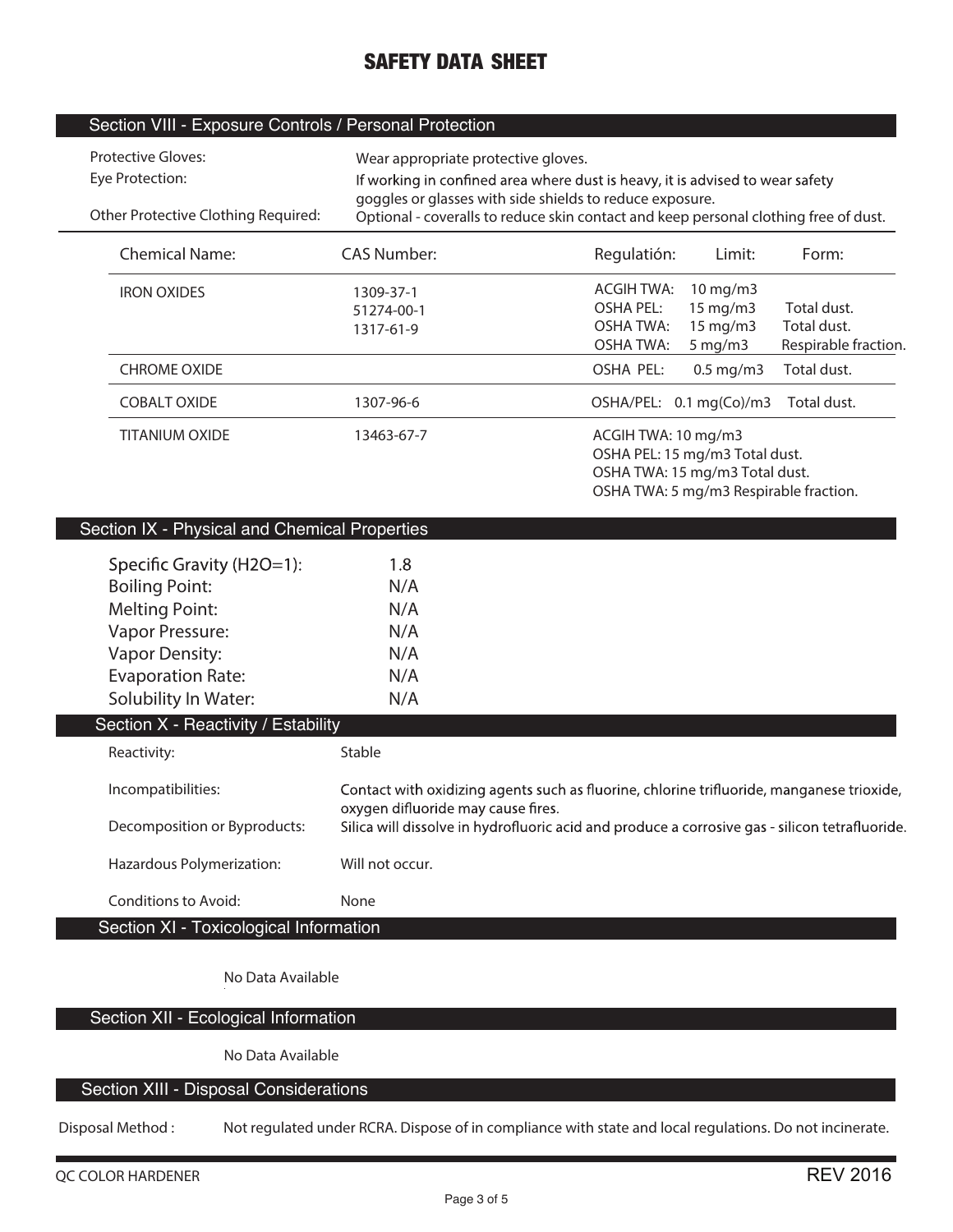### Section XIV - Transportation / Shipping Data

DOT Hazard Class:

**Not regulated**

### Section XV - Regulatory Information

U. S. Federal Regulations:

**OSHA Standard 29 CFR 1910.1200 requires that information be provided to employees regarding the hazards of chemicals by means of a hazard communication program including labeling, material safety data sheets, training, and access to written records. It is your legal duty to make all information in this**  *Material Safety Data Sheet* **available to your employees.**

State Regulations:

**State of California** *Safe Drinking Water and Toxic Enforcement Act of 1986 (Proposition 65);* **WARNING: This product contains one or more chemicals known to the State of California to cause cancer, or birth defects or other reproductive harm.**

International Regulations:

**Consult the regulations of the importing country.**

| TITANIUM OXIDE              |                                                             | 13463-67-7               |  |
|-----------------------------|-------------------------------------------------------------|--------------------------|--|
| <b>MASS RTK Components:</b> | Crystalline Silica (Quartz)/ Silica Sand<br>Portland cement | 14808-60-7<br>65997-15-1 |  |
|                             | Titanium dioxide                                            | 13463-67-7               |  |
|                             | Iron Oxides:                                                | 1309-37-1                |  |
|                             |                                                             | 51274-00-1               |  |
|                             |                                                             | 1317-61-9                |  |
|                             | Chrome Oxide:                                               | 1308-38-9                |  |
|                             | Cobalt Oxide:                                               | 1307-96-6                |  |
| Penn RTK Components :       | Crystalline Silica (Quartz)/ Silica Sand                    | 14808-60-7               |  |
|                             | Portland cement                                             | 65997-15-1               |  |
|                             | Titanium dioxide                                            | 13463-67-7               |  |
|                             | Iron Oxides:                                                | 1309-37-1                |  |
|                             |                                                             | 51274-00-1               |  |
|                             |                                                             | 1317-61-9                |  |
|                             | Chrome Oxide:                                               | 1308-38-9                |  |
|                             | Cobalt Oxide:                                               | 1307-96-6                |  |
| NJ RTK Components :         | Crystalline Silica (Quartz)/ Silica Sand                    | 14808-60-7               |  |
|                             | Portland cement                                             | 65997-15-1               |  |
|                             | Titanium dioxide                                            | 13463-67-7               |  |
|                             | Iron Oxides:                                                | 1309-37-1                |  |
|                             |                                                             | 51274-00-1               |  |
|                             |                                                             | 1317-61-9                |  |
|                             | Chrome Oxide:                                               | 1308-38-9                |  |
|                             | Cobalt Oxide:                                               | 1307-96-6                |  |